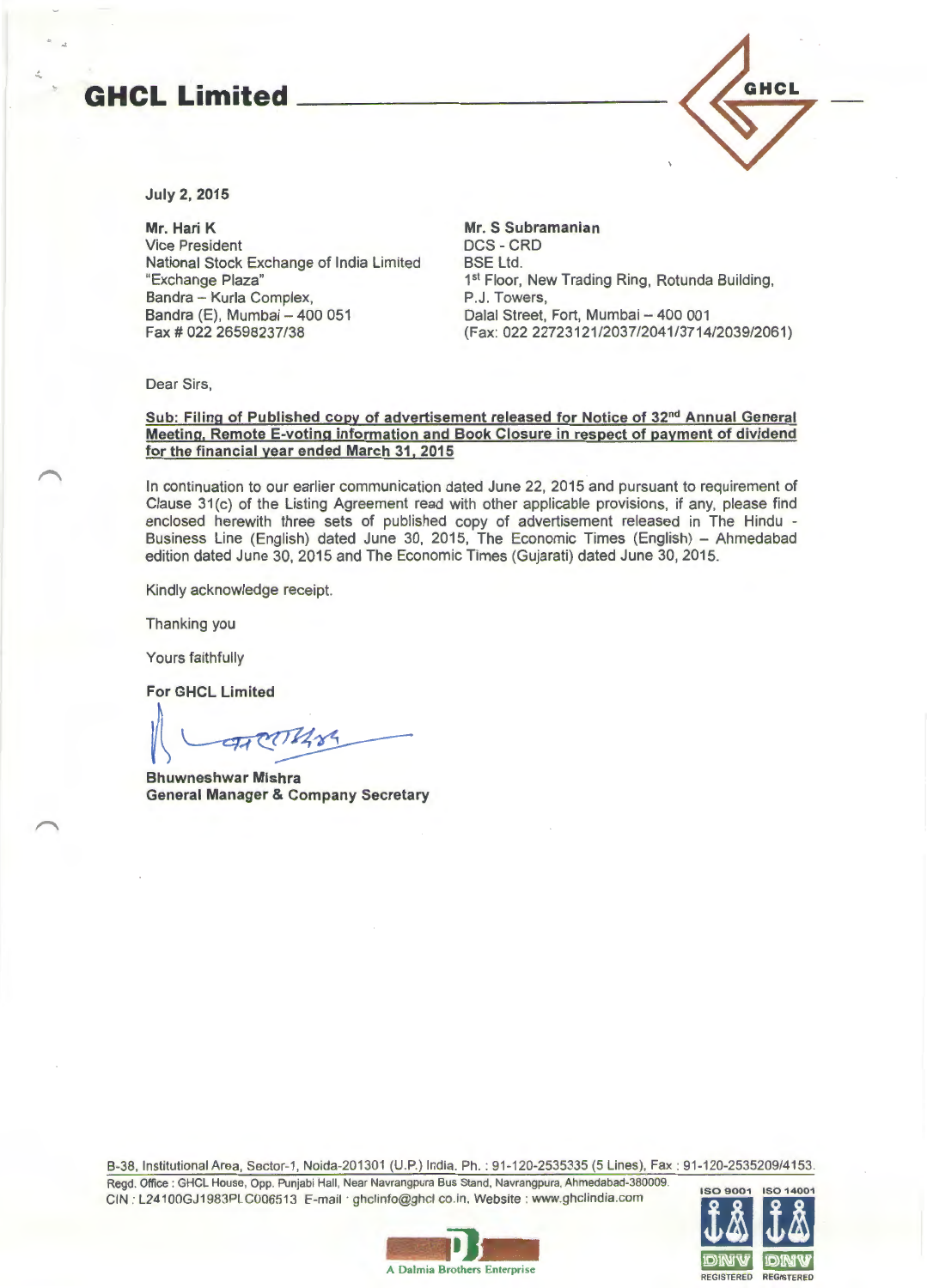## Basiness Standard-English dated June 30, 2015 **GHCL Limited** GHC

Regd. Off.: GHCL House, Opp. Punjabi Hall, Navrangpura, Ahmedabad-380009 (Gujarat)<br>Email: ghclinfo@ghcl.co.in, secretarial@ghcl.co.in; Website: www.ghclindia.com<br>Phone: 079- 39324100, Fax: 079-26423623 (CIN: L24100GJ1983PL

## Notice of 32nd Annual General Meeting, Remote E- Voting information and Book Closure

NOTICE is hereby given that 32ndAnnual General Meeting (AGM) of the Company will be held on Thursday, July 23, 2015 at 9.30 a.m. at The Institution of Engineers (India), Gujarat State Centre, Bhaikaka Bhavan, Law College Road, Ahmadabad - 380 006 (Opp. Galiar Hall). The notice convening AGM including Annual Report and other documents for the financial year 2014-15 have been sent on June 22, 2015 through Company's Registrar & Transfer Agent (RTA) Link lntime India Pvt. Ltd. in ectronic mode to all the members whose e-mail IDs are registered with the Company / Depository Participant(s) and physical copies of the same to all other members in the prescribed mode (i.e. Courier and/or Registered post) at their registered address by June 26, 2015. Members desiring to receive the said documents in physical form will continue to get the same in physical form free of cost, upon nequest.

The members are hereby informed that pursuant to provisions of Section 108 of the Companies Act, 2013 read with Rule 20 of the Companies (Management and Administration) Rules, 2014, as amended and Clause 358 of the Listing Agreement, the Company is providing its members facilities for Remote a-Voting Services provided by Central Depository Services (India) Limited (CDSL) in respect of the following businesses ·

- ORDINARY BUSINESS :
- 1. Adoption of the Financial Statements of the Company for the financial year ended March 31, 2015 together with the Reports of the Board of Directors and Auditors thereon.
- 2. Declaration of Dividend for the financial year 2014-15.
- 3. Re-appointment of Mr. Neelabh Dalmia
- 4. Re-appointmentofMr. Raman Chopra
- 5. Re-Appointment of Statutory Auditors
- SPECIAL BUSINESS:
- 6. Appointment of Mr. K. C. Jani as Independent Directorof the Company
- 7. Appointment of Mr. Neelabh Dalmia as Director(Strategy) in an overseas subsidiary of the Company i.e. Grace Home Fashion LLC, USA
- 8. Approval of Employees Stock Option Scheme 2015 & Issue of Securities
- 9. Approval of extending benefits of Employees Stock Option Scheme 2015 to the employees of subsidiary / associate company(ies)

Note: Item No. 8 & 9 are proposed as a Special Resolution and all other items are proposed as an Ordinary Resolution.

Remote E-voting is optional and voting rights of the members shall be reckoned on the equity shares held by them as on cutoff date i.e. July 16, 2015. The Remote e-voting period commences on Saturday, July 18, 2015 (9.00 a.m.) and ends on Wednesday, July 22, 2015 (5.00 p.m.). During the period, the members may cast their vote electronically. The e-voting module shall be disabled by the CDSL for voting thereafter. Once a vote on resolution is cast, the member shall not be allowed to change it subsequently. The facility for voting (e-voting / polling paper) shall also be made available at the meeting and members attending the meeting who have not cast their vote by remote a-voting shall be able to cast their vote at the meeting. The members who have cast their vote by remote e-voting prior to the meeting may also attend the meeting but shall not be entitled to cast their vote again. Mr. Manoj Hurkat, Practicing Company Secretary, has been appointed as the Scrutinizer to scrutinize the voting and remote e-voting process in a fair and transparent manner.

The Scrutinizer shall, immediately after the conclusion of voting at the general meeting, first count the votes cast at the meeting, thereafter unblock the votes cast through remote e-voting in the presence of at least two witnesses not in employment of the Company and make, not later than three days from the conclusion of meeting, a consolidated scrutiniser's report of the total votes cast in favour or against, if any to the Chairman or a person authorised by him in writing who shall countersign the same. Thereafter, the Chairman or the person authorised by him in writing shall declare the result of the voting forthwith.

The Results declared along with the Scrutinizer's Report shall be placed on the Company's website www.ghcl.co,in and on the website of CDSL immediately after the result is declared by the Chairman I Authorised person; and results shall also be communicated to the Stock Exchanges.

All documents referred to in the Notice and Explanatory Statement is available for inspection at the Registered Office of the Company during the business hours between 2.00 PM and 4.00 PM on all working days of the Company up to the date of the Annual General Meeting.

This notice and other documents have been sent to all members whose names appeared in the Register of Members / Record of Depositories as on May 29, 2015. Any person, who becomes member of the Company after said date but before the AGM, can attend the AGM in person or appoint a proxy and send a requisition for a copy of Annual Report and Notice convening the AGM. A Member can download the Notice of the AGM from Company's website www.ghcl.co.in and the website CDSL www.evotingindia.com or can obtain by writing to the Company's Registrar & Transfer Agent (RTA), Link lntime India Pvt. Ltd. C-13, Pannalal Silk Mills Compound, L.B.S. Marg, Bhandup (West) Mumbai-400078. Tel: 25946970, e-mail: mt.helpdesk@linkintime.co.in

In case members have any queries or issues or grievances regarding e-voting, they may refer the Frequently Asked Questions ('FAQs') and a-voting manual available at www.evotlnglndia.co.in under help section or write an email to helpdesk.evoting@cdslindla.com or alternatively may write to Mr. Vishal Panjabi, e-mail: mt.helpdesk@linkintime.co.in, Link lntime India Pvt. Ltd. C-13, Pannalal Silk Mills Compound, L.B.S. Marg, Bhandup (West) Mumbai - 400078, Tel: 25946970, who shall be responsible to address the grievances connected with the electronic voting.

NOTICE is hereby further given that pursuant to section 91 of the Companies Act, 2013 read with Rule 10 of the Companies (Management and Administration) Rules, 2014 and Clause 16 of the Listing Agreement, the Register of Membersand Share TransferBooksoftheCompanywill remain closed from Friday, July 17, 2015to Thursday, July 23, 2015 (both days inclusive), for the purpose of 32nd Annual General Meeting and for payment of dividend on the equity shares for the financial year ended March 31, 2015.

The Board of Directors at its meeting held on May 22, 2015 has recommended the payment of dividend@ Rs. 2.20 per share (i.e. 22% ), if declared by members of the Company at the AGM and the dividend will be paid on or after Monday, July 27, 2015.

Members are requested to send their queries, if any, at least seven days in advance of the meeting so that the information can<br>be made available at the meeting.

For GHCL Limited Place : Noida Sd/- Bhuwneshwar Mishra Date : June 29, 2015 General Manager & Company Secretary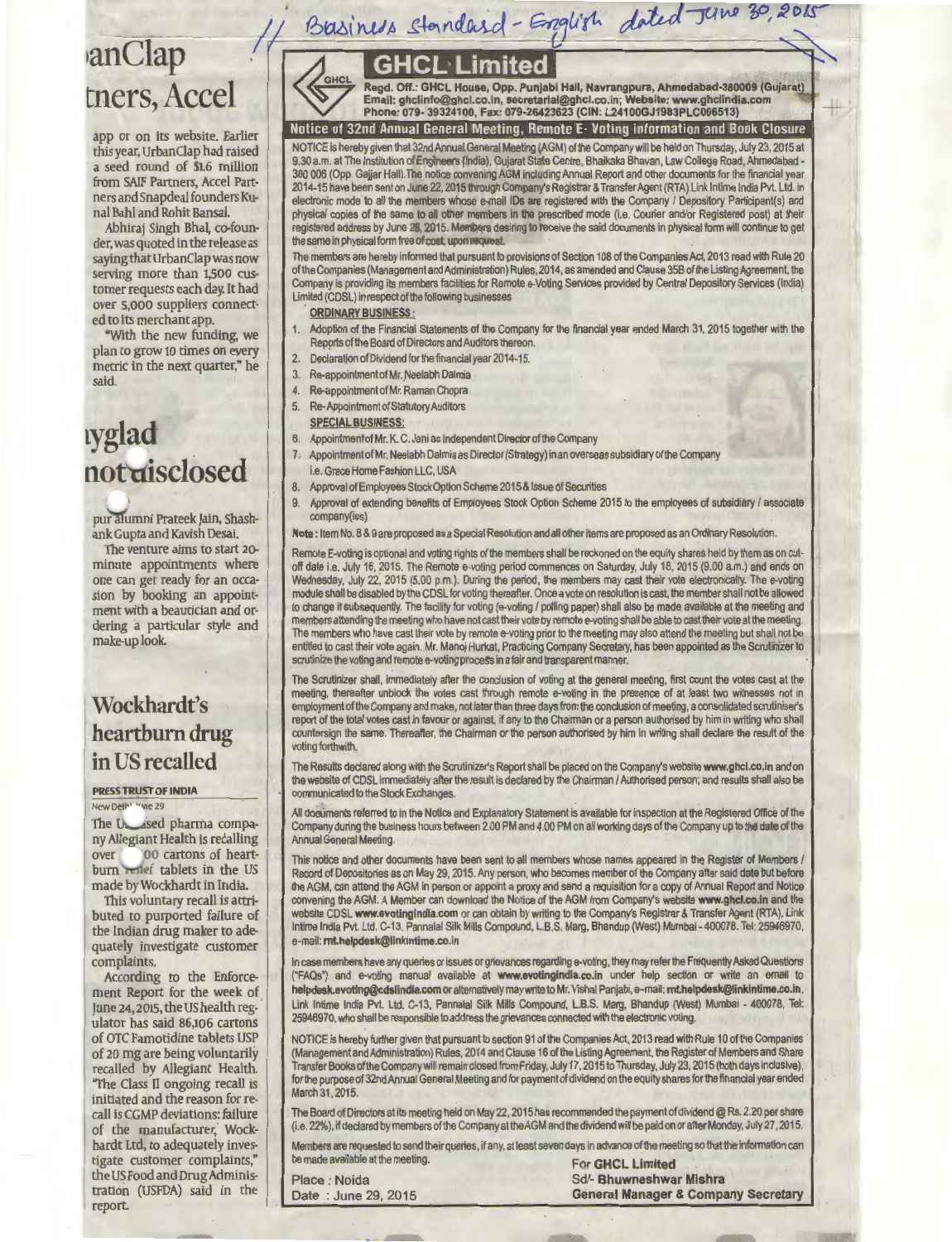

The Board of Directors at its meeting held on May 22, 2015 has recommended the payment of dividend @Rs. 2.20 per share (i.e. 22%), if declared by members of the Company at the AGM and the dividend will be paid on or after Monday, July 27, 2015.

Members are requested to send their queries, if any, at least seven days in advance of the meeting so that the information can be made available at the meeting.

**For GHCL Limited** Sd/- Bhuwneshwar Mishra

Place: Noida Date: June 29, 2015

**General Manager & Company Secretary**